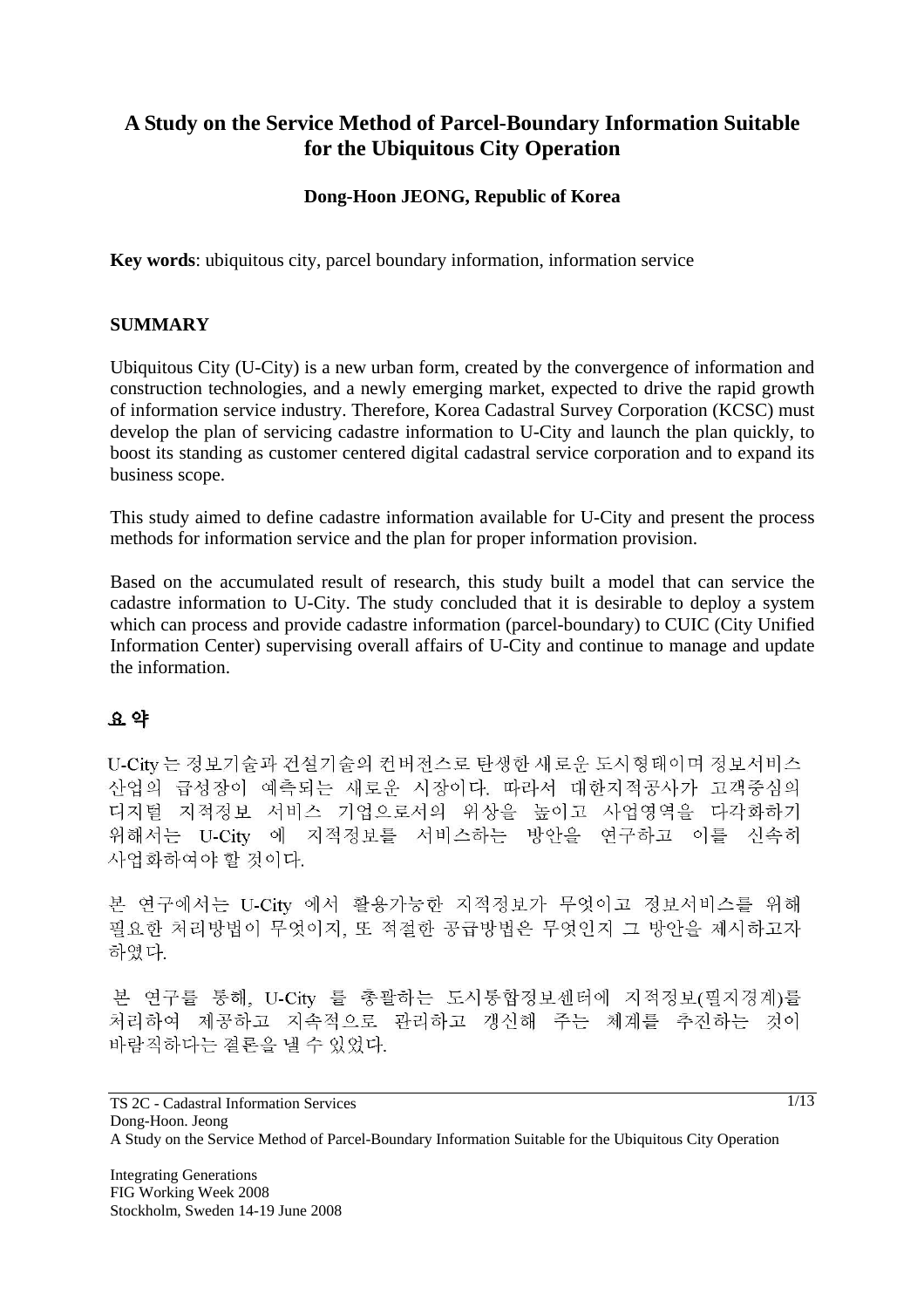# **A Study on the Service Method of Parcel-Boundary Information Suitable for the Ubiquitous City Operation**

#### **Dong-Hoon JEONG, Republic of Korea**

### **1. INTRODUCTION**

Korea has enjoyed remarkable growth of economy. Its high economic standard, along with diverse demands of information and world-top level IT infrastructure, provides a perfect environment for a ubiquitous city. Backed by such advantages, the ministry of information and communication established "U-Korea basic plan" in March 2006, to build a foothold for reaching 20 thousand US dollar GNP and to secure national competitiveness. U-Korea basic plan presents the development of ubiquitous technology and its policy direction and established the roadmap to support U-City operation for high-tech intelligent development of land.

In January 2007, the ministry of government administration and home affairs established "the basic plan for U-Local informatization" to bridge the gap of information between regions and achieve the balanced land development. The ministry of construction and transportation also plans within year 2007 to enact "City construction supporting law" providing the plan for support of U-City construction, project execution plan and operation and support of U-City. Likewise, government agencies adopt diverse policies for U-City competitively.

 Therefore, this study proposes to search which cadastre information can be used and utilized for U-City, in which form the information should be processed and which service model is suitable for the information service. In addition, the study is designed to establish an appropriate system to process and distribute cadastre information for the cadastre information service project.

Since a model for U-City has not been deployed or operated successfully yet domestically and aboard and requires a long development time and large amount of investment, it needs careful consideration in determining and proceeding the policy for U-City. Thus, diverse researches have been conducted to find appropriate deployment method and service model for U-City in the IT and city construction field. National Information Society Agency (NICA) published in 2005 "Study on U-City Application Service Model", "Propose of Korean U-City Model" and "Research on Current Status and Demand of Ubiquitous Service" and KRIHS (Korea Research Institute for Human Settlements) conducted "National Strategic Research for Implementation of U-City." In addition, ETRI(Electronics and Telecommunications Research Institute) and KICT(Korea Institute of Construction Technology) conducted survey on demand, analyzed the trend and proposed the policy for U-City.

Therefore, with reference to the above mentioned researches and studies, this study extracted items necessary to service the cadastre information to U-City.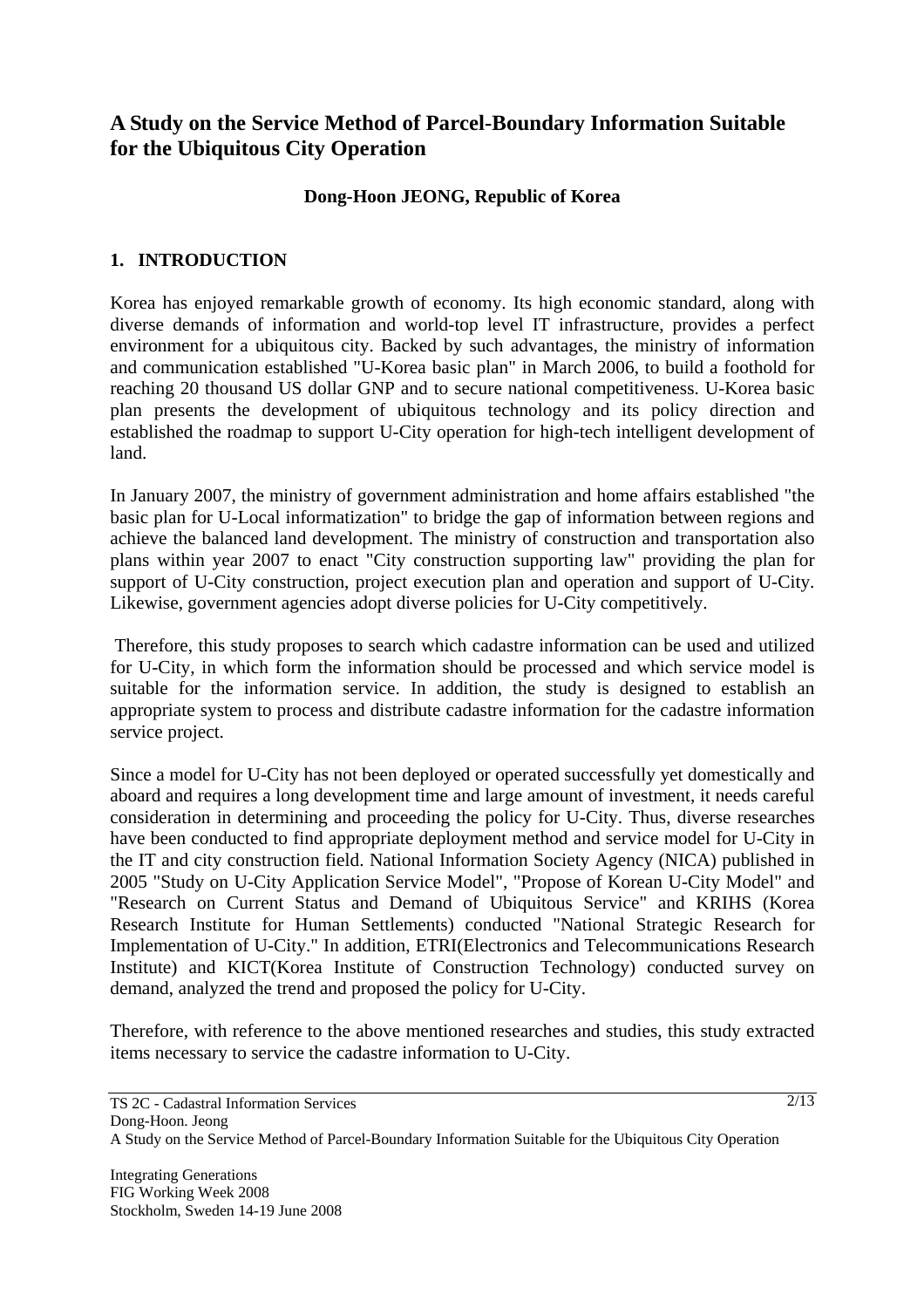## **1. CURRENT STATUS OF UBIQUITOUS CITY**

## **1.1 Concept of U-City**

U-City is a new urban form, where ubiquitous computing technologies are applied to improve the life standard of citizen and the efficiency of city management. That is, U-City is a city where the quality of citizen's life is improved. Because sensors are placed around the city and the whole city is connected via network, desired information can be communicated anytime anywhere, regardless that the citizen recognizes it or not.

The ubiquitous computing refers to the environment where computing technology is implemented anywhere and anytime. Mark Weiser used the word of ubiquitous computing first in his book, "Study on Easy to Use Computer (1998)" when he was in XEROX PARC (Palo Alto Research Center). Ubiquitous computing means the computing function is carried out even though people cannot recognize it because diverse types of computers are embedded in people, objects and environment and they are connected with each other. The term, "ubiquitous" derived from Latin word, meaning "God exists everywhere and always." In Korea, the word started being used widely when newspapers introduced the vision of U-Korea in 2002.

As its basic directions, U-Korea basic plan presents the implementation of society based on safe ubiquitous technologies beneficial for all citizens, warm U-Korea for all citizens, U-Korea easy and convenient for everyone, harmonious U-Korea and value creating U-Korea, and describes the future society of year 2015, where ubiquitous technologies are implemented fully.

That is, U-Korea basic plan aims for 1) government serving people with customer and field centered administration service, 2) intelligent land management with watertight monitoring of social infrastructure and improved response to situation, 3) strengthened industrial competitiveness with synergy from the combination of all industries, 4) implementation of safe society with preventive policies and 5) implementation of advanced social welfare with customized service, from the perspective of government, land, economy, society and individual respectively.

## **2.2 Prospect of Information Service Market**

U-City is expected to innovate the functions of a city and improve the convenience and quality of lives in the city. In addition, large IT demand will be created from the convergence of new town construction and ubiquitous industry. Compared with the public service such as electricity and gas supply, high-tech information network delivers new additional services and contents and creates higher values. That is, U-City infrastructure can be utilized to create various value added services such as U-Home Network, U-Health and U-Education. U-Home Network is expected to grow by 32% annually, including intelligent information related devices and domestic appliance, home network and ubiquitous computing. When U-Health penetrates into the lives of citizen in full swing, its domestic market is expected to reach 1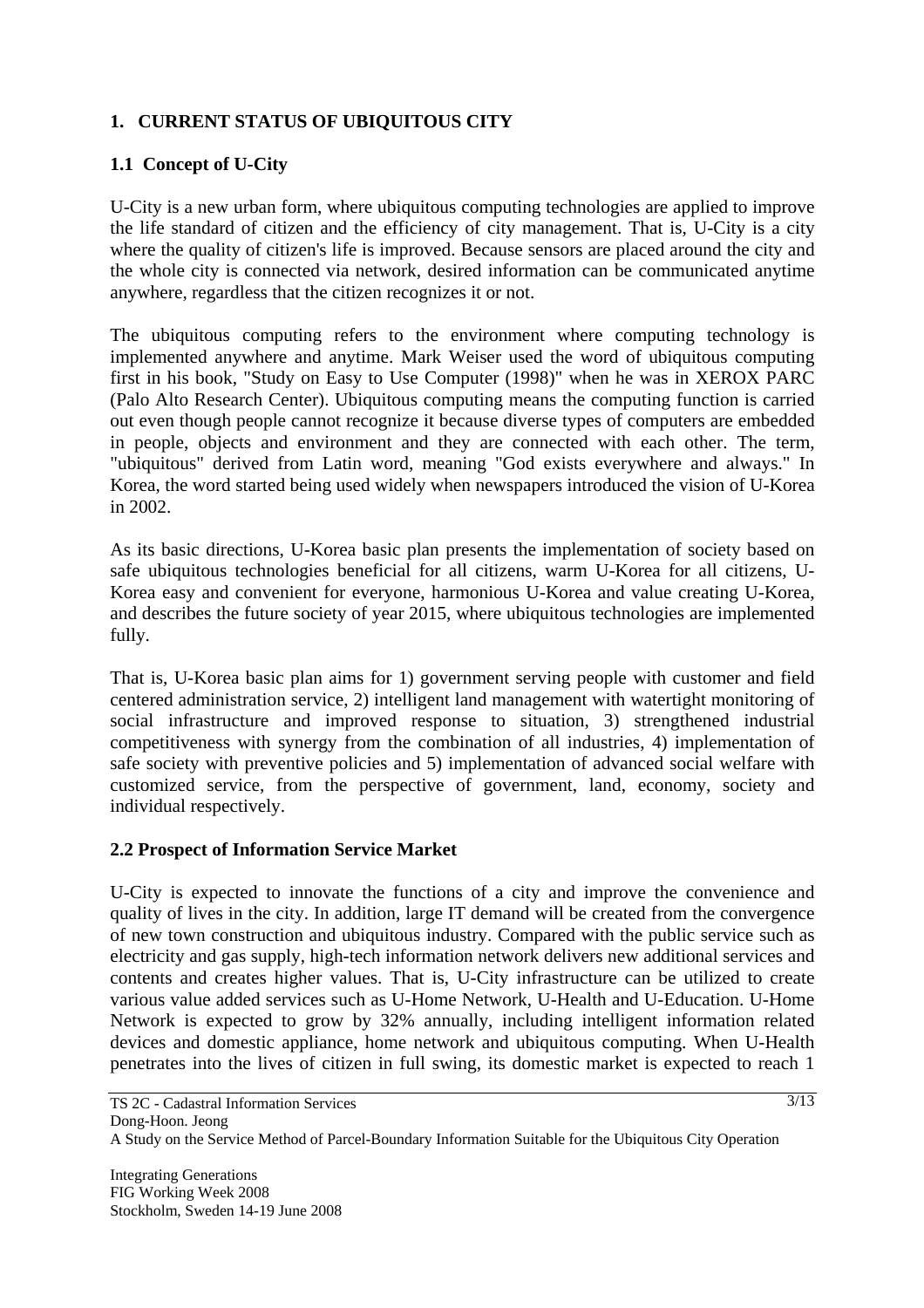billion US doller in 2010 and the market of U-Education is also expected to 4.4 billion doller in the same year(Refer to Figure 2-1).



**Figure 2-1**: Prospect of U-City Information Service Market

### **2.3 Status of Domestic U-City Project**

Domestically, U-City is being constructed by municipalities. Some are focused on the construction of new town, called new town type and others are combined type that constructs a new town and renovates an old town at the same time. Especially, some new towns in metropolitan area such as Song-Do in Incheon, Dong-Tan in Wha-Seong, Heung-Deok in Yong-In and Unjeong in Paju lead the construction of U-City but they have not achieve tangible result yet. Although a lot of municipalities intend to construct U-Cities, their plans stick around at the level of basic plan, except Song-Do in Incheon that went into the stage of design, and detailed plans are not established yet.

Incheon is constructing Incheon Free Economic Zone(IFEZ) as the herb of international business and trade and the center of north-east Asia, which will be completed by 2020. Until now, the ISP project IFEZ is completed and the process of the construction in this area precedes any construction in any other areas. ITS(Intelligent Traffic System), home-network, remote-treatment, disaster prevention system and environment pollution management system will be also serviced in the future.

IFEZ can be divided into 3 sub-areas: Song-Do, Young-Jong and Cheong-Ra and the size of the whole area will reach 209 and total 497 thousand people will live there. The U-City plan for each sub-are is as follows:

Song-Do area will play a role as the foothold of international business and trade related to the airport and the harbor. It will be constructed as the R&D herb of future high value added knowledge and information industry such as IT and BT and the water front and the greenbelt around the area will be conserved to construct the area as culture and eco-city. Song-Do is a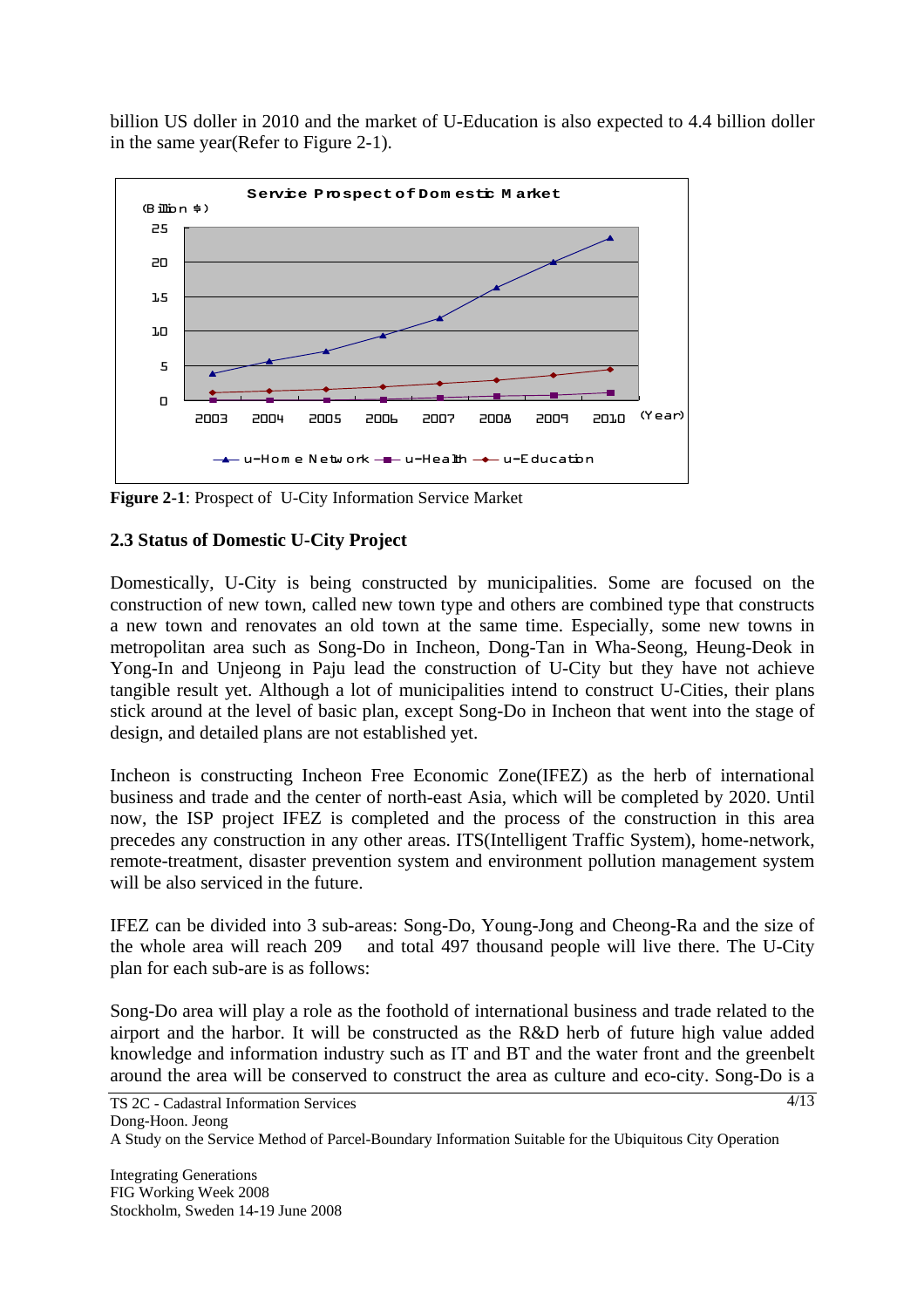landfill, which was originally the beach adjacent to Incheon. Thus, it is advantageous not to consider existing structure or form of the city in constructing U-City there. Young-Jong area will supplement the airport function as the central airport of north-east Asia and be developed as a foothold of air transportation, including free trade area and logistics terminal, and as the leisure and tourism complex. Cheong-Ra area will be responsible for the functions of finance centered international business and attract high-tech leisure and flower planting complex as the place of rest for foreign tourist and metropolitan citizens.

In Korea and any other countries, no city has reached the stage of comprehensive U-City construction yet and services of U-City are provided with the limitation of scope and space. In foreign countries, although some have the technologies of U-City components, they have not applied the technologies to the whole city yet. Considering the overseas and domestic progress of U-City construction, Incheon is regarded as the leader of domestic U-City project. Incheon has already established U-City informatization strategy plan in 2005 and is attracting various pilot projects including construction of unified city information center. In April 2007, Incheon is selected as the city for U-City testbed construction pilot project and plans to construct integrated city information center, U-City exhibition hall and U-Traffic square as a leading U-City project by 2009.

Incheon set in concrete the basic plan of 'U-City Construction'that schedules to avail Song-Do international city IFEZ including Incheon free economy zone and reconstruction areas of old downtown of high-tech ubiquitous service by 2017 and will invest 427.3 billion KRW over 3 stages for 10 years in the construction of unified city information center, U-City exhibition hall, u-Traffic square and intelligent traffic system.

At the  $1<sup>st</sup> stage(2007-2009)$ , Incheon will deploy U-City model in core areas of Song-Do international city such as city expo exhibition hall, central park and Song-Do Convensia as the part of U-City pilot project sponsored jointly by the ministry of information and communication and the ministry of construction and transportation. The U-City model will help to collect and analyze comprehensive city information including environment, traffic and public security and contribute to implement the city management system that can control traffic signal, manage unexpected accident, provide 24 hour crime prevention and monitor and mange areas vulnerable to crime and underground/road facilities. At the  $2<sup>nd</sup>$  stage(2010-2012), the ubiquitous service will be provided for the core areas in Song-Do international city and U-City will be constructed in Young-Jong and Cheong-Ra areas in stepwise manner, following the development plan for each area. At the  $3<sup>rd</sup>$ step (2013-2017), U-City project will be expanded to the major reconstructed areas in the old town within the free economy zone.

## **2.4 Status of Overseas U-City Project**

In foreign countries, the concept of U-City is not developed sufficiently. Instead, 'Digital City' is being constructed. As examples, Cyber Port in Hong Kong, One North in Singapore, MSC in Malaysia, Arabianranta in Finland, Crossroads in Denmark and technology and media free zone in Dubai can be taken. Making comprehensive analysis of such examples, they are pushing on with Digital City as a strategic cluster based on the characteristic of the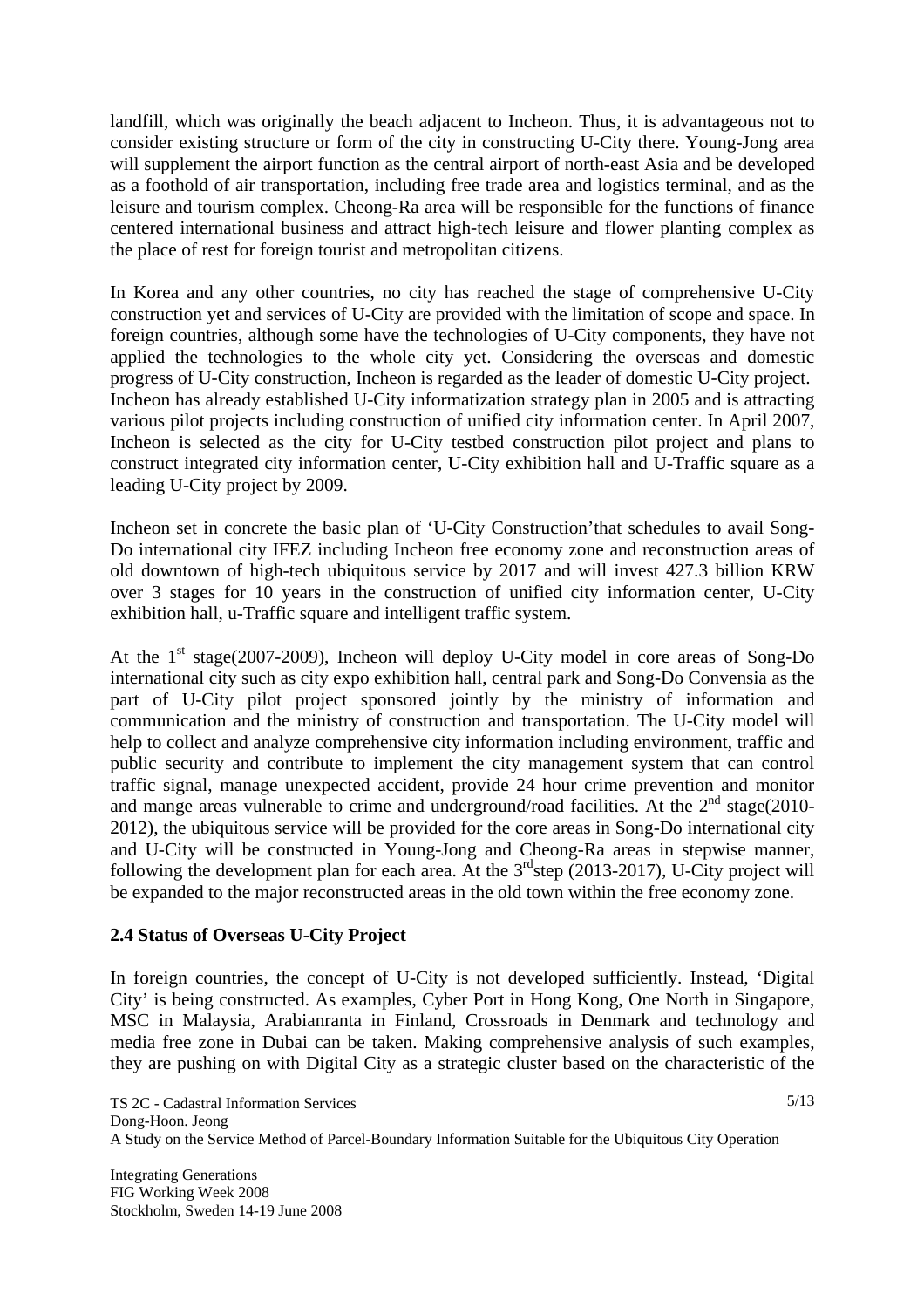region and their IT technology. In addition, they are in pursuit of synergy effect of related industries with the construction of a new town of information such as construction of effective network and provision of wire/wireless telecommunication service to residents. But, the information service is not sufficient still and cadastre information is not included in the service in any country.

Cyber Port in Hong Kong is a complex city of  $231,000 \text{ m}^2$  for residence and business that was constructed as a government project from 2002 to 2007 to attract digital media industry. In the first stage, 4 business facilities, shopping center, hotel and residential facilities have been constructed in 2004 and other residential complex was constructed in 2007.

In Cyber Port, DMC(Digital Media Center) and Hong Kong Wireless IT Center play the critical role. Especially, DMC is constructed to support hardware and software for the digital media industry and move-in companies. Backed by the cooperation of school, industry and research center, DMC educates IT experts and has common devices such as motion capture system and multi media work station to support media companies. Hong Kong wireless IT center was established jointly by Hong Kong government, science technology fund and wireless telecommunication companies. It has the lab for device test, exhibition hall and training rooms. In addition, Arcade where shopping center and cinemas are located plays its role as the exhibition hall of high technologies and entertainment.

In the building, two-way kiosks are installed to provide diverse multimedia information and entertainment and internet access service and IT boards in public areas, monitors with outstanding interior design and LCD monitor in indoor garden show off the IT.

One North in Singapore is a futuristic city for medical engineering, referred to as medical city(bio-polis). Singapore government plans to invest 1.8 billion dollars by 2010 to attract researchers from internationally recognized 15 medical companies that produced great achievement in cancer, immunity and cell engineering. In addition, the One North project is constructing the herb city of medicine, culture and media, aiming to expand wide area wireless network and integrate city functions.

## **3. CURRENT STATUS OF INFORMATION SYSTEM**

## **3.1 Korea Land Information System(KLIS)**

KLIS aimed to deploy the system that help to solve problems in land administration reasonably, maximize the use of limited land resource and distribute the profit and value from the land fairly. KLIS was built by combining PBLIS (Parcel based Land Information System) deployed by the ministry of government administration and home affairs with LMIS(Land Management Information System) deployed by the ministry of construction and transportation.

PBLIS is a newly deployed system computerizing cadastral maps in the existing cadastral administration system that manages only the attributes of lands, forests and fields for cadastral and land administration of municipalities and LMIS is deployed separately to create cutting to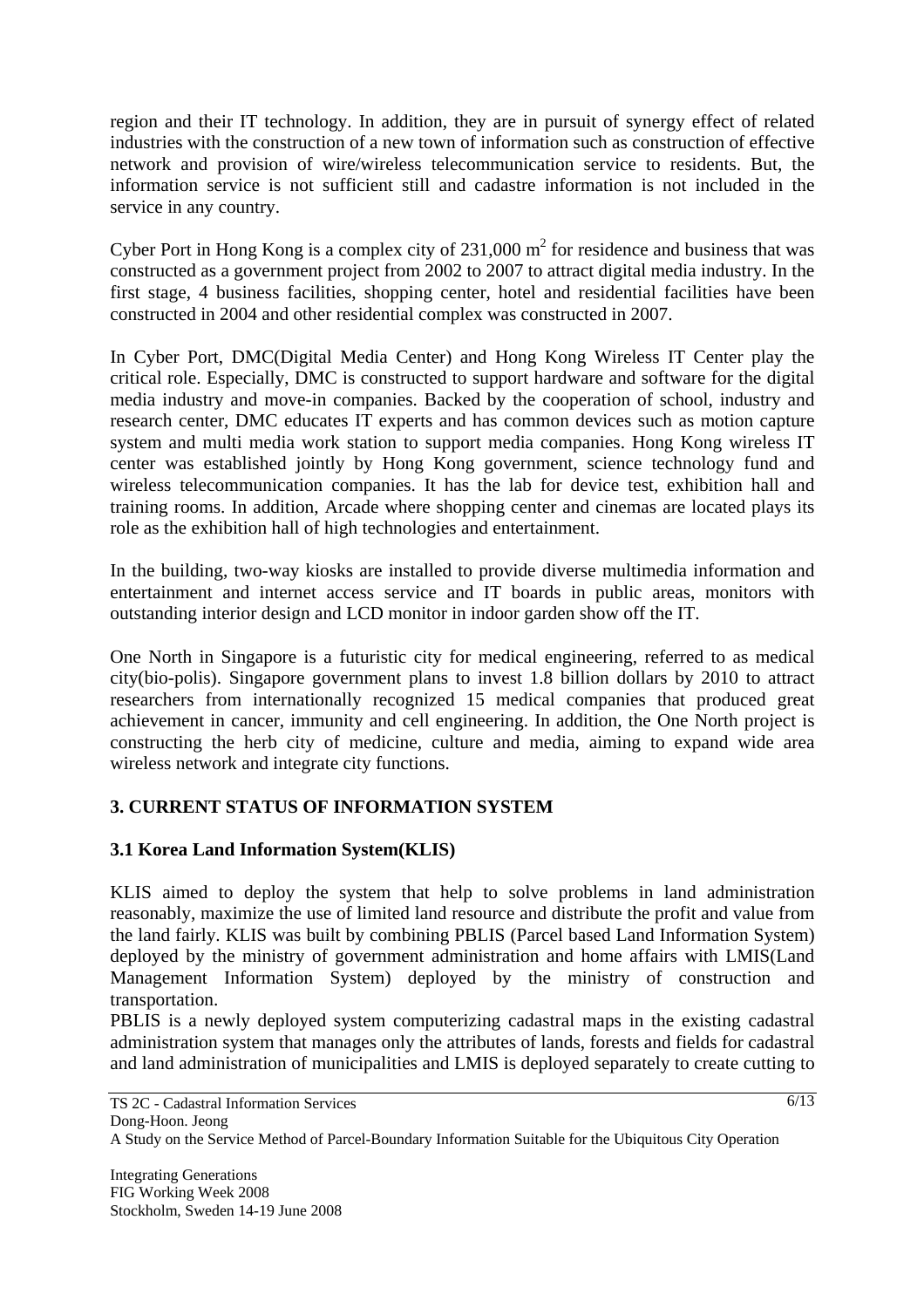continuity cadastral maps, manage areas and zones for special purposes and process land administration, based on topographical maps and cadastral maps. However, in 2002 the two system were integrated into KLIS according to the audit result of the board of audit and inspect and the recommendation of the office for government coordination and KLIS was expanded to nationwide 234 municipalities from June 2005 to April 2006.

Integrating LMIS and PBLIS and the menus of municipal cadastral administration systems, KLIS consists of independent systems located in individual municipalities. The common programs are installed in 1 and 2 step servers of municipalities an KLIS is mounted in the KLIS server(existing LMIS server, 2nd server of municipality and newly employed server).

By deploying KLIS, the DB for cadastre and land regulation information can be constructed and utilized in public agencies and private sectors leading GIS based information projects. In addition, KLIS enables integrated public service center to issue cadastre related document such as those for cadastral record registration and land related public petition of land usage plan confirmation on line or via a remote system.

The most important advantage of KLIS deployment is the improvement of effectiveness in land administration such as the retention of cadastral information in the ministry of government administration and home affairs and the ministry of construction and transportation. With KLIS, the changes in land registration such as division and incorporation can be updated in real time, which enables the ministry of construction and transportation to analyze various land related spaces. Thus, KLIS contributes to the reasonable land policy including prevention of property speculation as well as to shortening the process time for land administration and improving productivity of land administration.

Since KLIS can be accessed only by civil servants related to land affairs and the employees in KCSC, the public cannot access the system directly. But, the system interfaces with the portal of Onnara Real Estate Information and Real Estate Information Management System. Thus, the public can search cadastre information on the web sites.

## **3.2 Survey Information Management Center(SIMC)**

KCSC launched 3-year plan (from 2007 to 2009) for SIMC to construct DB with digital data collected from field survey, remove duplicated survey on the same area and to manage manpower and time effectively. When SIMC is constructed, KCSC will be able to collect and process cadastre information and customize the information suitable for the need of demanding institutes as well as to distribute the information. In addition, because the flooded area trace data, the basic data for national disaster management can be also managed together, the business scope is expected to be expanded into a new cadastral survey project similar to the above mentioned data management.

In 2007, the 1<sup>st</sup>year of the 3-year plan, the survey on demand and pilot project are carried out to survey the demand of customized cadastral maps, analyze the market and present the DB standard plan for standard electronic maps. In addition, pilot DB for standard electronic maps,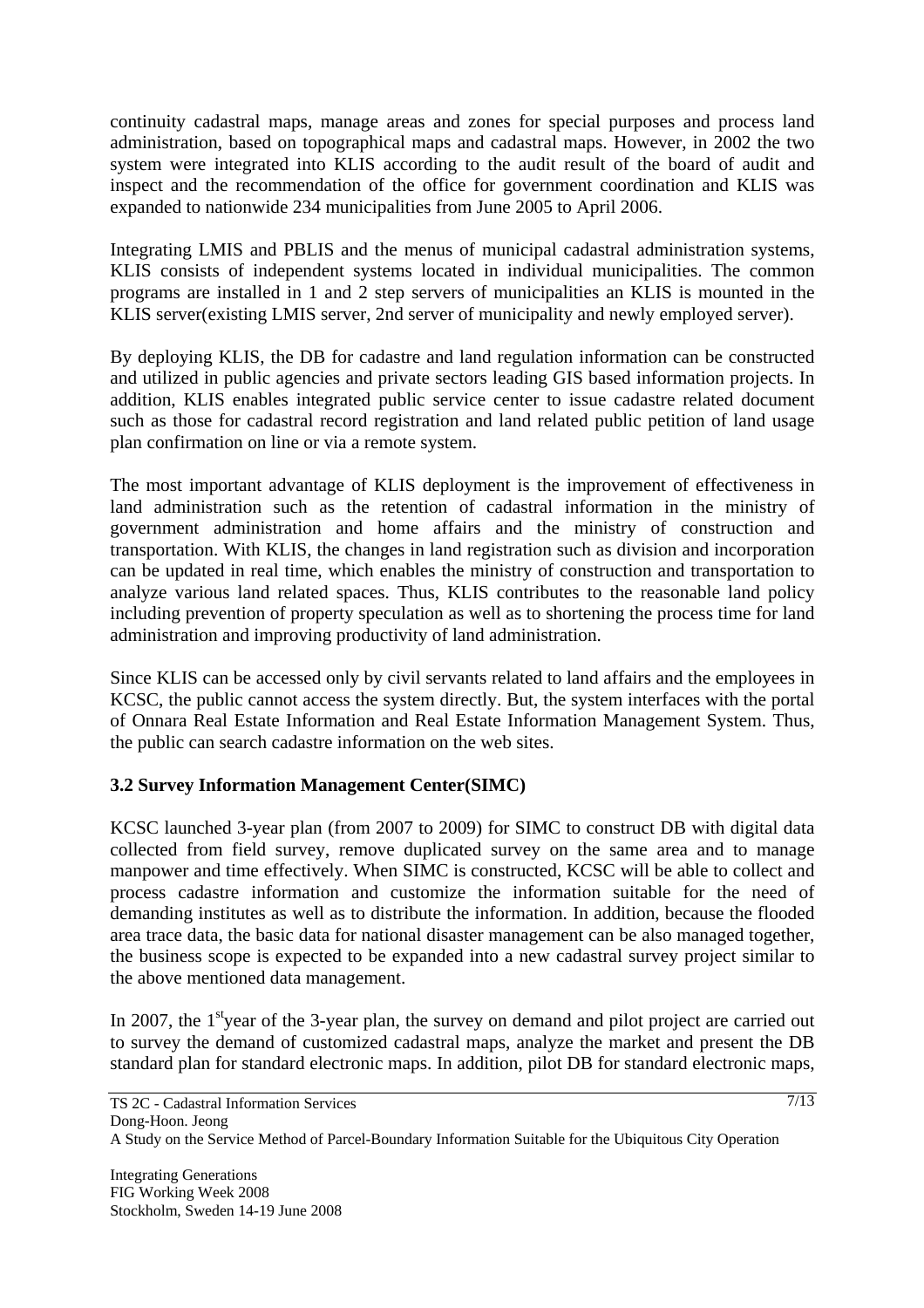SIMS(Survey Information Management System) and the web system for flooded area trace management are under deployment. In the 2nd year, the basis of distribution will be constructed to integrate cadastral information, strengthen the functions of SIMC, develop a system preventing illegal distribution and forge electronic cadastral maps and deploy interface system for related systems and distribution system. In the 3rd year, the expansion of distribution is promoted to integrate cadastre information, complete functionality of SIMC and sophisticate the system in the center.

With the deployment of SIMC as momentum, business models will be created including customized electronic cadastral maps and the revenue structure of KCSC will be diversified. In addition, KCSC will strengthen its position as the institute responsible for flooded area trace and increase revenue with the permanent survey task. Also, as penetrating in the business of cadastre information distribution, KCSC can position itself in the cadastre field as a total solution company that supports national key industries and private sectors with cadastre information of high quality. Besides, it can be expected to achieve other effect including business innovation, cost reduction, accuracy and standardization of data.

# **4. UTILIZATION OF INFORMATION**

## **4.1 Cadastre Information in City Unified Information Center**

The city unified information center in U-City manages the infrastructure in the city in real time, provides public services through the interface with public information in the city and collects and analyzes city information comprehensively for the effective city. Thus, the center is responsible for the core function of U-City and plays the role as the herb of information where all information on the city is concentrated and processed. Especially, as presented in the space information application of city unified operation service, the infrastructure, environment, traffic, crime prevention/public security, disaster/accident and general public petition are monitored and analyzed on the basis of space. Among the information on space, cadastre information is the most frequently used information. Since the cadastre information contains the location of land(parcel), its boundary, land number and land category, the information can be used to search space quickly such as searching the position of moving object, location of facility and spot of accident and incident. In addition, the information can be used to search a land affected by the urban plan or public facilities so as to prevent such urban plan and facilities from infringing on private property right.

The cadastre information in the city unified information center such as the location of land, land No, land category and its boundary can be provided from the municipalities that construct U-City. It is desirable for KCSC to carry out the information management that processes the received cadastre information in GIS in the center, distributes the processed information and reflects changes in the information in real time. Although a lot of effort and cost are invested in the deployment of city information system, the system does not continue to be used because the information does not continue to be updated quickly. Therefore, to secure the reliability of information, the city unified information center should make its effort to update the information that is provided to U-City. Since KCSC is a producer of cadastre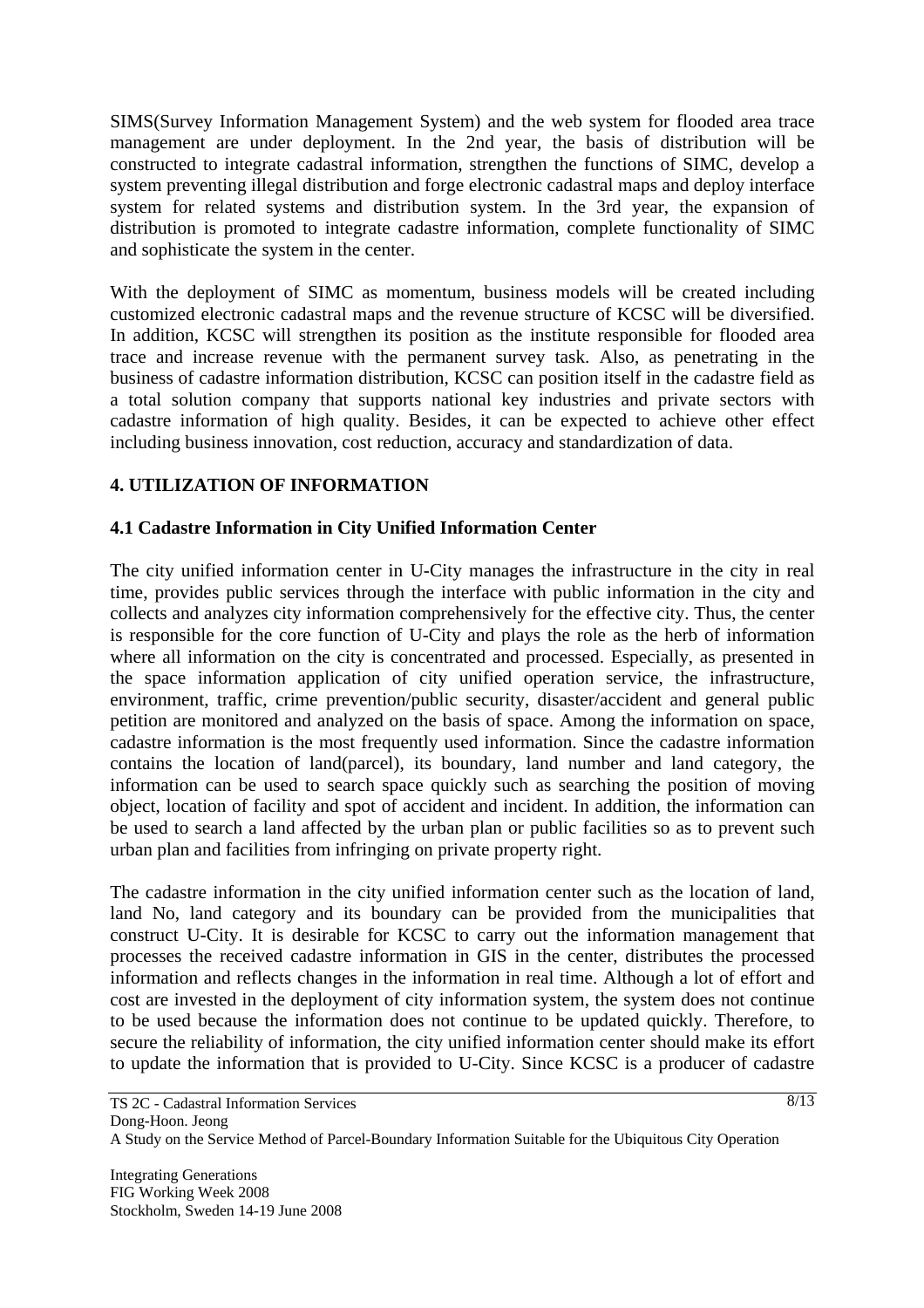information through the cadastre survey, it has an advantage over other institutes in updating the cadastre information. Figure 4-1 shows the role of KCSC as a processor of cadastre information.



**Figure 4-1**: .KCSC as a processor of cadastre information.

GPS built-in cellular phone as well as u-Pole at the side of a road can be used to search the location of a user. u-Pole is a lamp post with IP wireless telecommunication module, monitoring facilities such as road and underground facilities in real time and providing intelligent city based service. Especially, the installed emergency bell and video and audio devices for pedestrians as well as CCTV can be used as the facility for safety. The information collected from precise positioning device may be displayed in the GIS in the center. That is, the accuracy of positioning information depends on the used device, technology and the individual situation. The city unified information center may collect the positioning information of high accuracy but sometimes the information of low accuracy. But, the center should provide more accurate positioning information than its collected information. Otherwise, the center may provide inaccurately analyzed information of lower accuracy than that of the information provided from a user. To provide accurate cadastre information, the center should not use the digitized and edited cadastral maps as they are. Instead, the center should process the received information as follows.

- − Determine the world coordination system of cadastre reference point for U-City construction area,
- − Compensate cadastral maps and convert coordination by using the reference point,
- − Join adjacent cadastral maps and connect the map with a new address,
- − Construct spatial DB in the unit of parcel by using UFID, and
- − Carry out additional process such as overlapping of digital map and structure map.

The above mentioned UFID refers to the unique number assigned to feature and landform in GIS. Number combination is assigned uniquely to natural and artificial feature such as building, road, river or bridge and the number is used as the geographical identifier of the feature to check and print the location of feature on map and the attributes of the feature for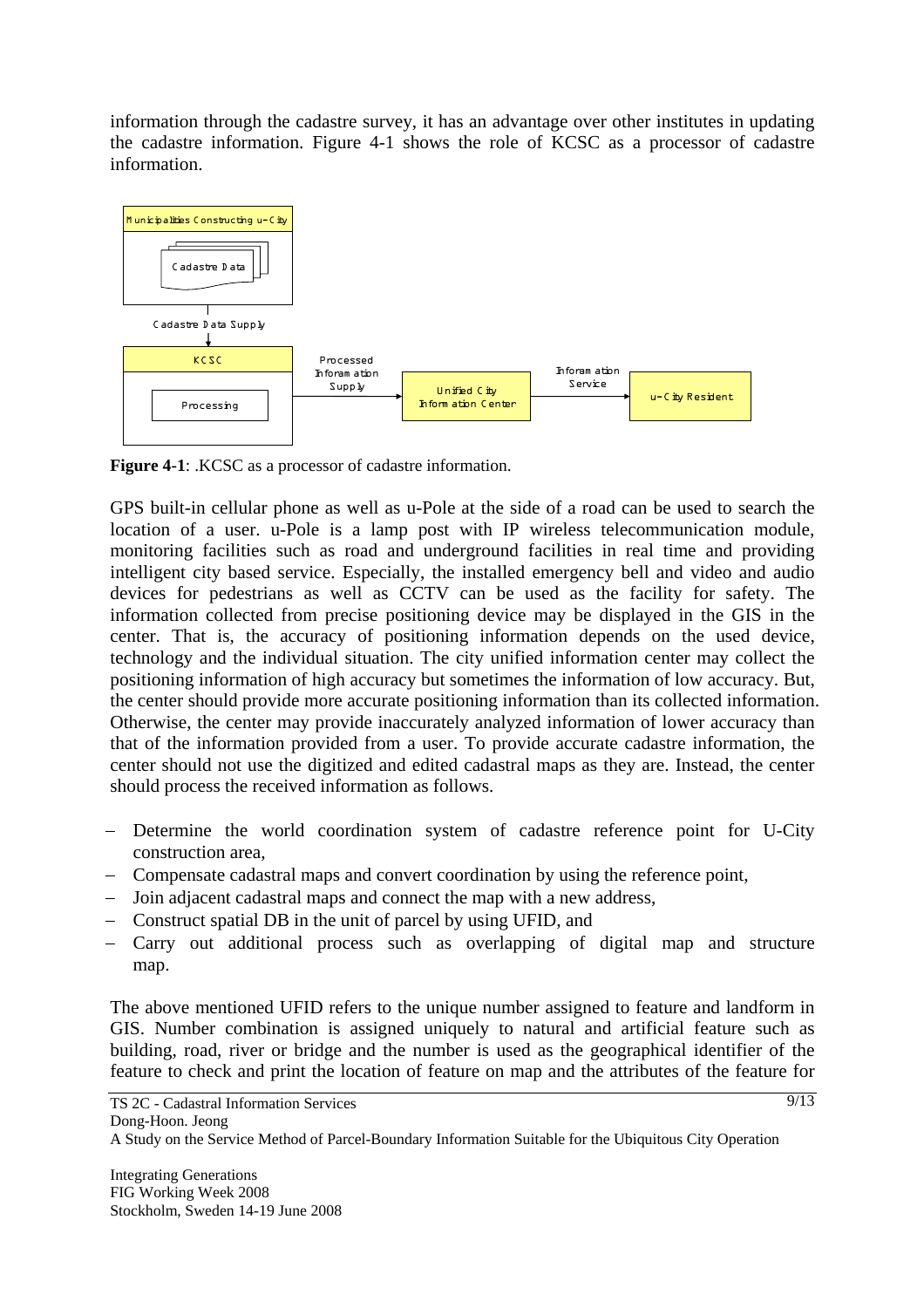administrational division, map sheet and responsible institute. In addition, the number is used as the basic information of LBS(Location Based Service) and plays a role as the connecter with Spatial feature DB.

#### **4.2 Data Format of Parcel Information**

Cadastral maps is digitalized in the unit of map sheet and managed in a file form. Thus, the map should be converted into spatial DB has topology when using it in GIS. When the cadastral map is computerized with UFID used in basic geographic information, the map can be connected with SIMC of KCSC so that cadastre information can be updated continuously and quickly. Parcel, the essential part of cadastre information should be in the form of polygon.

This study presents the data model as shown in Figure 4-2, with reference to Korean administrative district system and the standard of basic geographic information established in the past. The feature class contains UFID, attributes and meta data and parcel inherits the features. In addition, Dong or Ri, the smallest unit of administrative district consists of the group of more than one parcel. The land No. and category for each parcel should be entered in the attribute table.



TS 2C - Cadastral Information Services Dong-Hoon. Jeong A Study on the Service Method of Parcel-Boundary Information Suitable for the Ubiquitous City Operation

Integrating Generations FIG Working Week 2008 Stockholm, Sweden 14-19 June 2008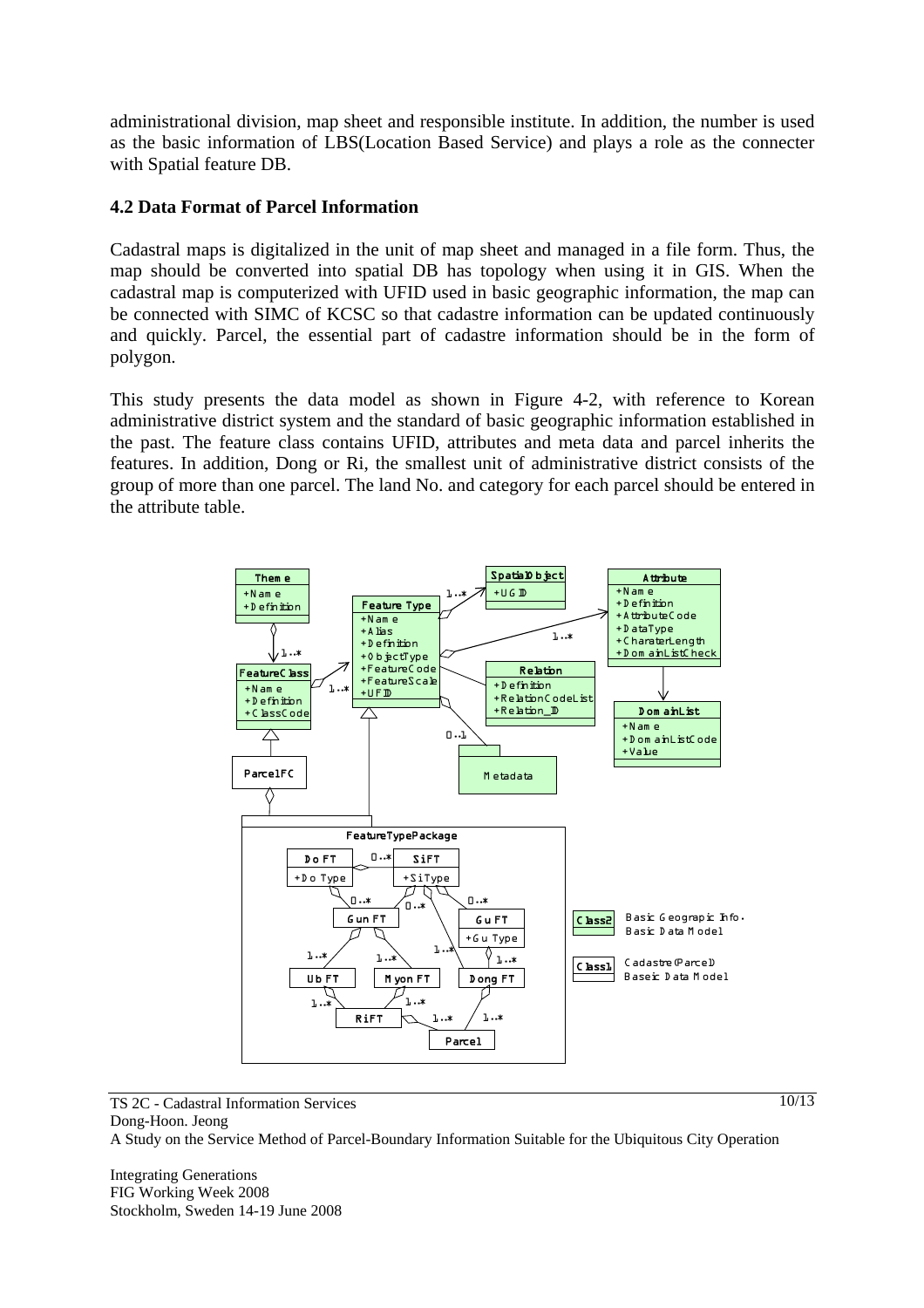#### **Figure 4-2**: Suggested cadastre(parcel) data model

This study presents the data model for parcel briefly to provide cadastre information to U-City. But, the data model for cadastre reference point and supplementary control point should be built, complying with the standard of basic geographic information, and more study and discussion are needed to establish national standard for the model.

#### **4.3 Type of Information Service**

Currently constructed new towns show a marked trend toward U-City to increase the quality of city and its convenience. And, a new town can deploy all infrastructures newly and has the clear limitation on space, all of which provide the most suitable environment for U-City. However, to remove the polarization between old and new town and achieve balanced land development, proactive deployment of U-local information project such as downtown reconstruction project should be carried out. Thus, while the current construction of U-City is focused on a new town, the U-City project is expected to be expanded nationwide in the future. If the project is expanded nationwide, the city unified information center will operate to supervise the whole U-City and KCSC will be able to provide and update the sequential cadastral maps, which is expected to create synergy effect, in combination with land survey project.



**Figure 4-3**: Service Method of Cadastre information

KCSC can service the information on parcels on cadastral maps to U-City as shown in Figure 4-3. It is desirable for KCSC to receive data from the municipal that operates U-City, process the data and then, provide them to the city unified information center. The cadastre information needs to be updated when the parcel boundary changes due to division or incorporation or registration information changes due to new registration or erasure. SIMC of KCSC currently under deployment is a management system that accumulates and manages information collected from field survey.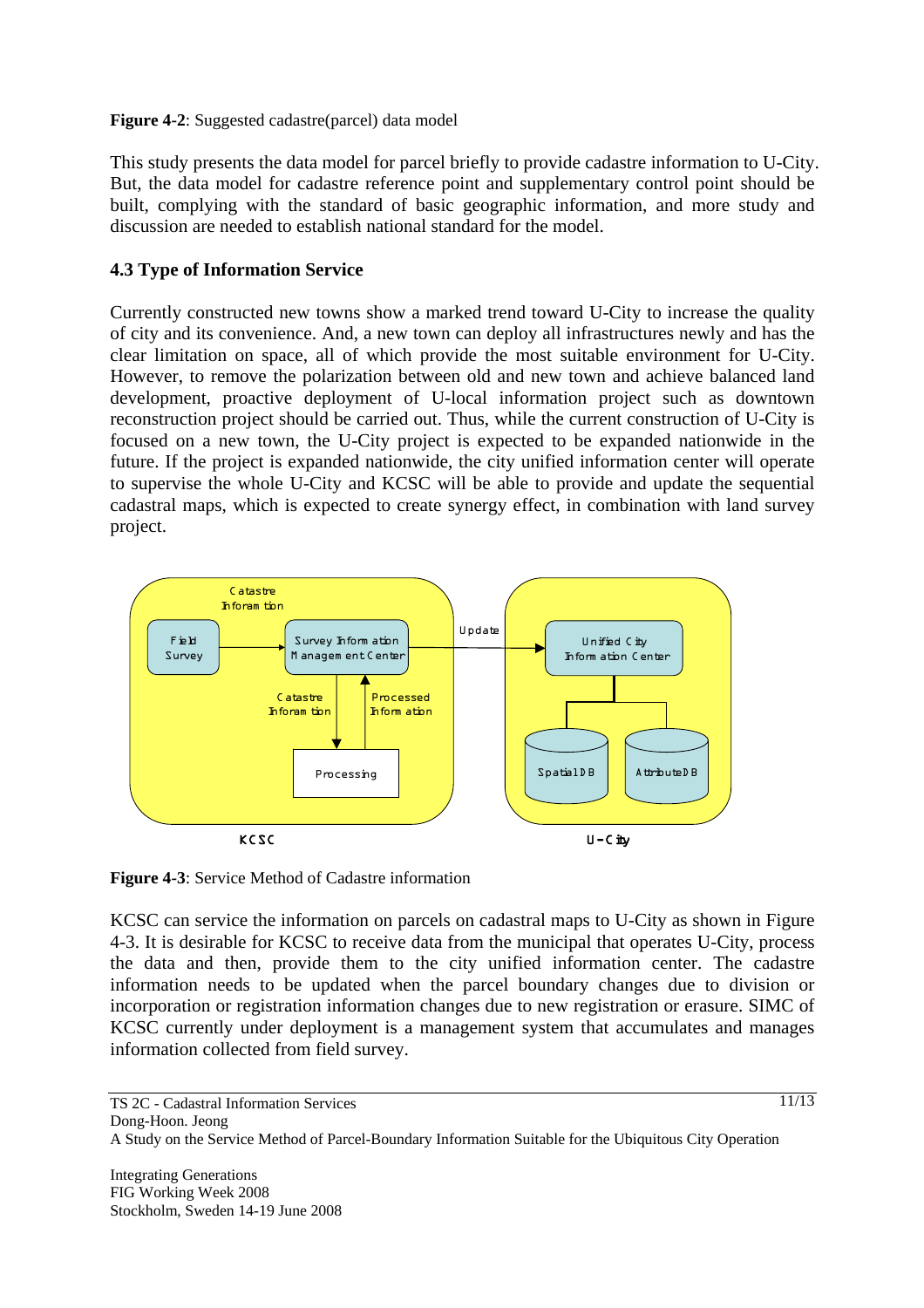Therefore, newly added information should be saved in DB of SIMC so that worker can extract the information, convert coordination and assign UFID. Processed information will be reviewed by the municipality operating U-City and then spatial DB is updated in the unified information center. The GIS of the city unified information center can be serviced in various forms via Internet and utilized at kiosks in the public areas or at important points.

#### **5. CONCLUSION**

Currently, KCSC does not possess information that can be provided to U-City as the information service. However, in consideration of the expertise accumulated in cadastral survey and nationwide network, KCSC can perform the role of information processor.

The role of KCSC is to compensate cadastral(parcel) information received from municipalities constructing U-City, convert the information into world coordination system, create sequential cadastral maps, connect them with new addresses and carry out additional process such as overlapping of structure map. Because positioning information of various accuracy levels is processed in U-City, the existing compiled map may cause a lot of errors in the space analysis. Thus, the city unified information center supervising U-City will require accurate information in the spatio temporal aspect, and KCSC will continue to update the information even after the construction of the center, in cooperation with SIMC.

Recently, a lot of testbeds are being deployed to test functions and complement defaults before putting the achievement of research in practical use. The plan for process and update of parcel information presented as the result of this study needs also to be tested before putting it to practical use. In this context, since the current U-City depends heavily on IT infrastructure and support of government policy and is limited in space, the U-City provides suitable environment for the test before applying the result of the study nationwide. In addition, because U-City is constructed in a new town, it is relatively easy to collect up-to-date cadastre information and cadastre related information through the confirmed survey and status survey. Therefore, the cadastre related information should be deployed first on the new town that constructs U-City and pilot system should be developed.

#### **REFERENCES**

- Ministry of Education and Human Resource Development, 2006, IT Development and e-Learning Policy, Presentation of e-Learning Policy.
- KRIHS, 2006, Study on National Strategy for Implementation of U-City.
- Kim, Eun-Yeong, 2007, Study on Utilization of Space Information for U-City unified operation system, joint spring congress essay, p. 43 50, KSISS.
- Kim, Jeong-Hun, Lee, Mi-Suk, 2007, Research and Analysis on Pending Problems in Implementation of U-City, Korea GIS Association Journal,  $15<sup>th</sup>$  No 1, p.1-14, GIS Association of Korea.
- KCSC, 2004, Study on the utilization of wire/wireless telecommunication network for the effective transmission of cadastre information.

KCSC, 2005, Study on Project of Positioning Information Provision with Cadastral Map.